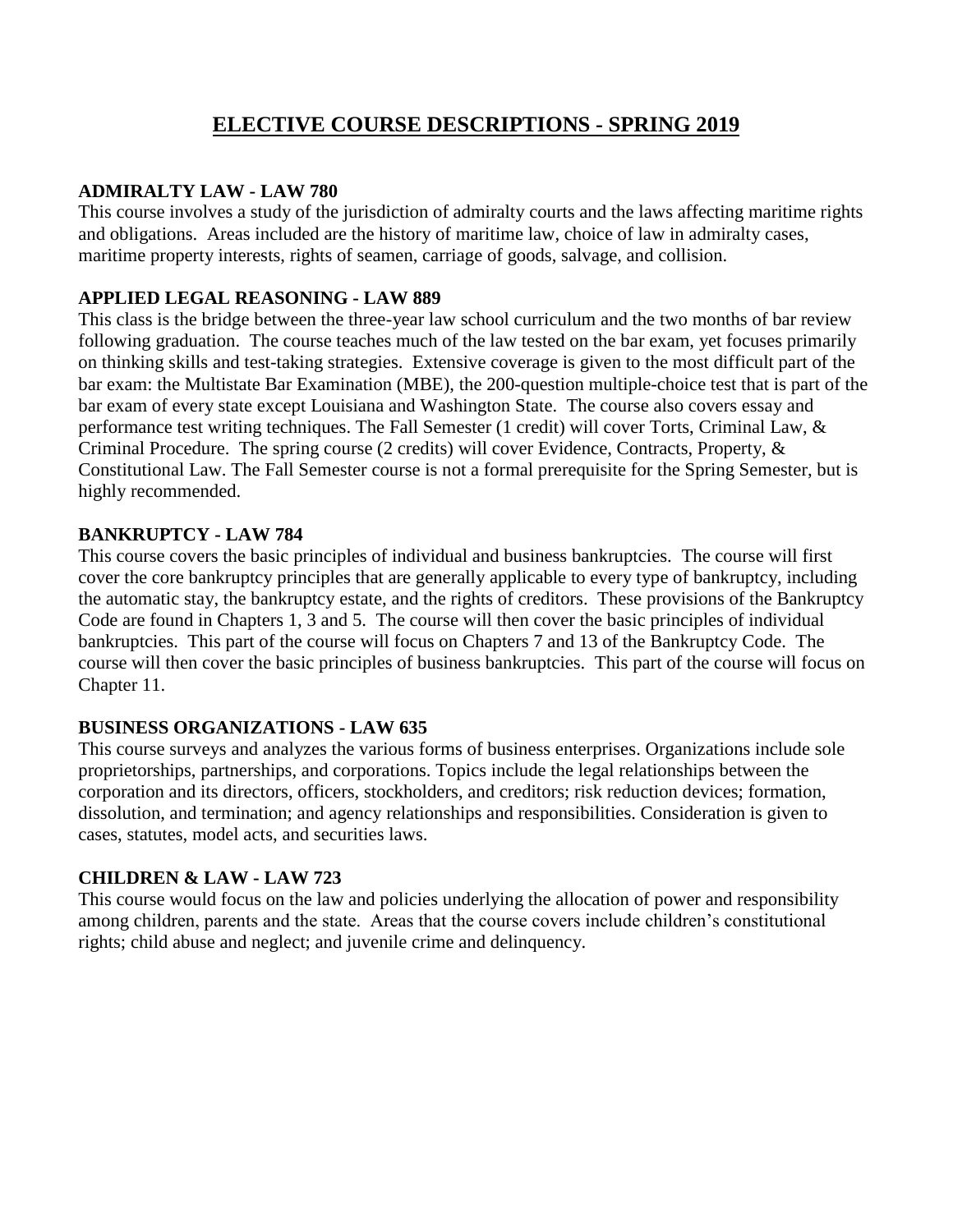# **CONFLICTS OF LAWS - LAW 737**

Callie from California and Max from Massachusetts get into a car accident with each other in the parking lot of Disney World (Florida). Max returns home to Massachusetts and sues Callie and Disney World in Massachusetts state court. Does the Massachusetts court have jurisdiction over Callie and/or Disney World? If so, what law would a Massachusetts court apply to the dispute – Massachusetts law? California law? Florida law? If Max obtains judgment against Callie and Disney World, are these judgments enforceable in California and Florida? If Callie moves to France and obtains a declaratory judgment there that she is not liable to Max for the car accident, would this French judgment be recognized by a Massachusetts court to preclude Max's lawsuit? These are the questions to be explored in this Conflict of Laws course. The course will focus on three broad questions: 1. Jurisdiction: When does a court have jurisdiction over a dispute? 2. Choice of Law: What law will a court apply to a dispute? 3. Enforcement of Judgments: When will a judgment from a foreign court (U.S. state or foreign country) be recognized and/or enforced? The approach taken is a mix between academic and practical. The ultimate goal is to have students not only understand the doctrines that comprise the conflict of laws, but be able to apply and manipulate them to achieve a desired result.

# **CRIMINAL PROCEDURE: ADJUDICATION - LAW 682**

This course is an analysis of selected and evolving criminal justice issues arising under the Fourth, Fifth, Sixth, and Eighth Amendments to the U.S. Constitution. Within this context, emphasis is placed on the workings of the advocacy system, prosecution and defense functions.

# **EMPLOYMENT LAW - LAW 820**

This course will examine government regulation of the relationship of the individual employee and his or her employer. The propriety of regulating particular areas of the employment relationship and the efficacy of alternative regulatory schemes will be recurring themes. Areas of coverage may include employment at-will, wrongful termination, employment discrimination, regulation of compensation, workplace health and safety, unemployment compensation, and pensions.

### **FAMILY LAW - LAW 722**

This course examines the underlying social and economic principles of family life, its regulation by government, and constitutional limitations on regulation. Direct laws covering marriage, divorce, and child custody will be examined but also the course will cover those areas of law--property, income maintenance, medical care, schooling and crime--that also have direct impact on families in this society.

### **FEDERAL INCOME TAX - LAW 647**

This course provides a survey of the federal income tax system as it relates to individual and business activity. Topics include code, regulation, and case analysis; tax policy, economics, and public finance; and tax legislation. Specific concepts included are income, exclusions, deductions, credits, tax accounting, and tax procedure.

### **HOUSING LAW & POLICY - LAW 811**

This course will provide an overview of federal housing law and policy in the United Sates with a focus on affordable housing development. We will examine federal housing policies and programs, public housing, fair housing, racial segregation, tenant evictions and the effects of gentrification. Guest speakers, including housing advocates, affordable housing developers, governmental officials and practicing lawyers, will offer their unique perspective on a variety of housing related issues. Through this course,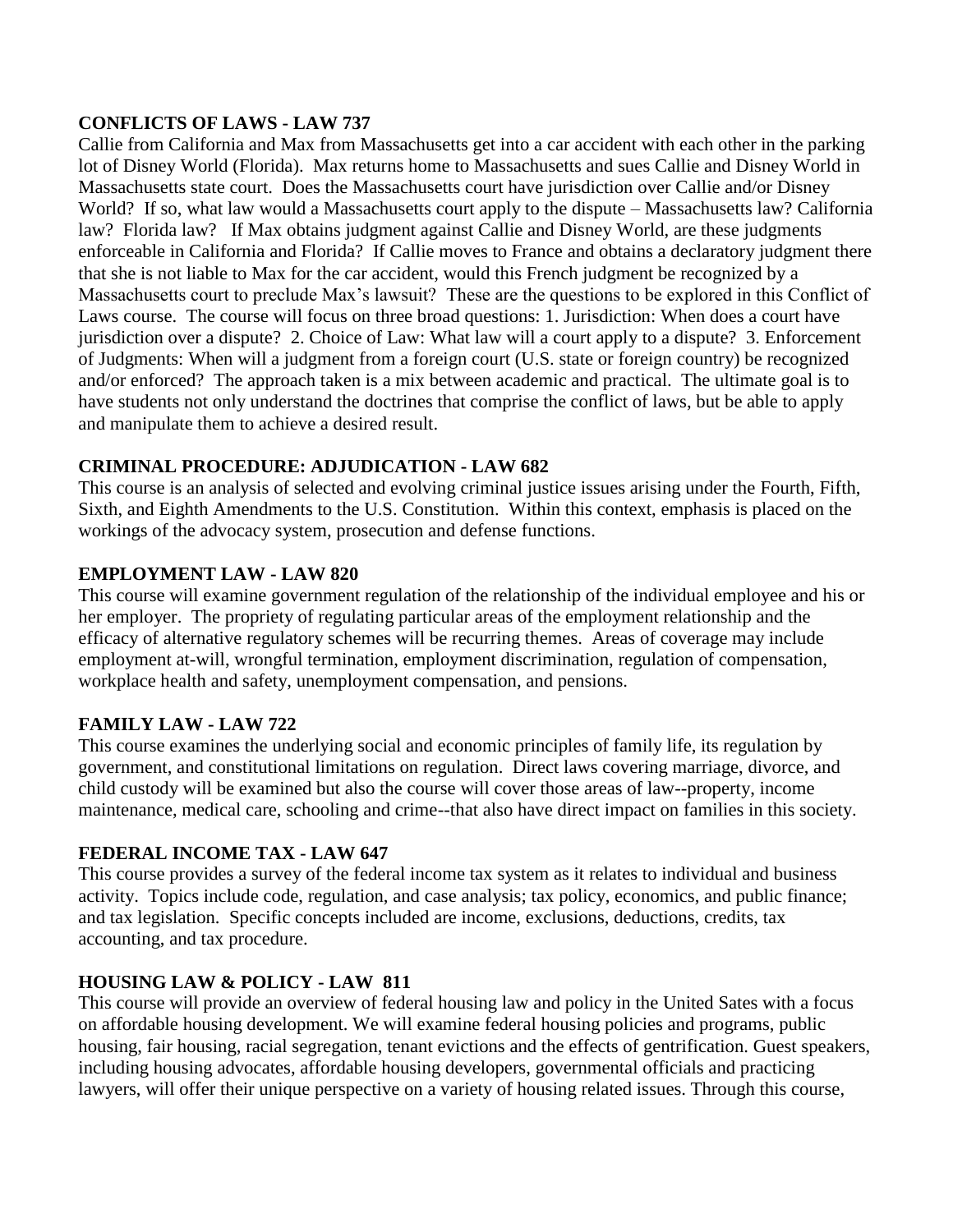students will develop an understanding of housing law and policy and explore the multiple barriers to providing safe, fair and affordable housing to low and moderate-income families.

# **INTERNATIONAL LAW - LAW 770**

This basic course introduces students to the central topics, ideas and principles of present-day public international law. It will also cover the judicial and other structures including the United Nations, which are central to the determination and enforcement of this legal regime.

# **LABOR LAW - LAW 822**

This course surveys the federal regulation of the union-management relationship in the private sector. The principle focus of the course is the National Labor Relations Act. The course will examine the establishment of the collective bargaining relationship, the negotiation of the collective agreement, unfair labor practice proceedings, economic pressure tactics, the enforcement of the collective agreement, and the duty of fair representation.

# **LAW AND MEDICINE - LAW 726**

The two professions of law and medicine intersect in many parts of American society. Issues such as expert testimony, the doctor-patient relationship, malpractice, and ethical issues, including the right to die, and their legal ramifications will be reviewed.

# **MARINE INSURANCE – LAW 788**

This course examines the legal problems involved in insurance against physical loss or damage to maritime property (hull), against maritime liabilities (protection and indemnity), and for damage to goods (cargo).

# **ENERGY LAW IN MARITIME ECONOMY – LAW 783**

The pursuit of offshore energy development – especially renewable energy - comes with great potential, but with technical, market and legal challenges as well. There are natural and engineering challenges posed by the depth of the water, the struggle to pinpoint optimal siting, the forces of the wind and the waves, and the density of the seabed. There are financing challenges in locating start-up funding, determining the nature of ownership, securing leases, loans, and sufficient operating capital, and insuring the whole enterprise. There are the legal challenges of negotiating contractual arrangements for connecting to the power grid and selling the power to utilities or other users as well as the environmental and other regulatory permitting processes and appeals. This course provides a comprehensive look at the legal, transactional, practical lawyering and regulatory issues associated with the sustainable development and project financing of off-shore energy projects, emphasizing wind and hydrokinetics, but also drawing on experience with on-shore wind, solar and geo-thermal energy. Students successfully completing this course will be better prepared for transactional practice in a burgeoning field.

### **MERGERS AND ACQUISITIONS - LAW 809**

The course will explore corporate acquisitions, including mergers and consolidations, in the form of asset sale, stock sale, or statutory merger. The consequences of these transactions will be discussed, including, potentially, successor liability, securities regulations, antitrust, tax, accounting, environmental, intellectual property, ERISA, and other legal issues. Due diligence review, negotiation, and documentation will also be discussed. **Business Organizations is a prerequisite**.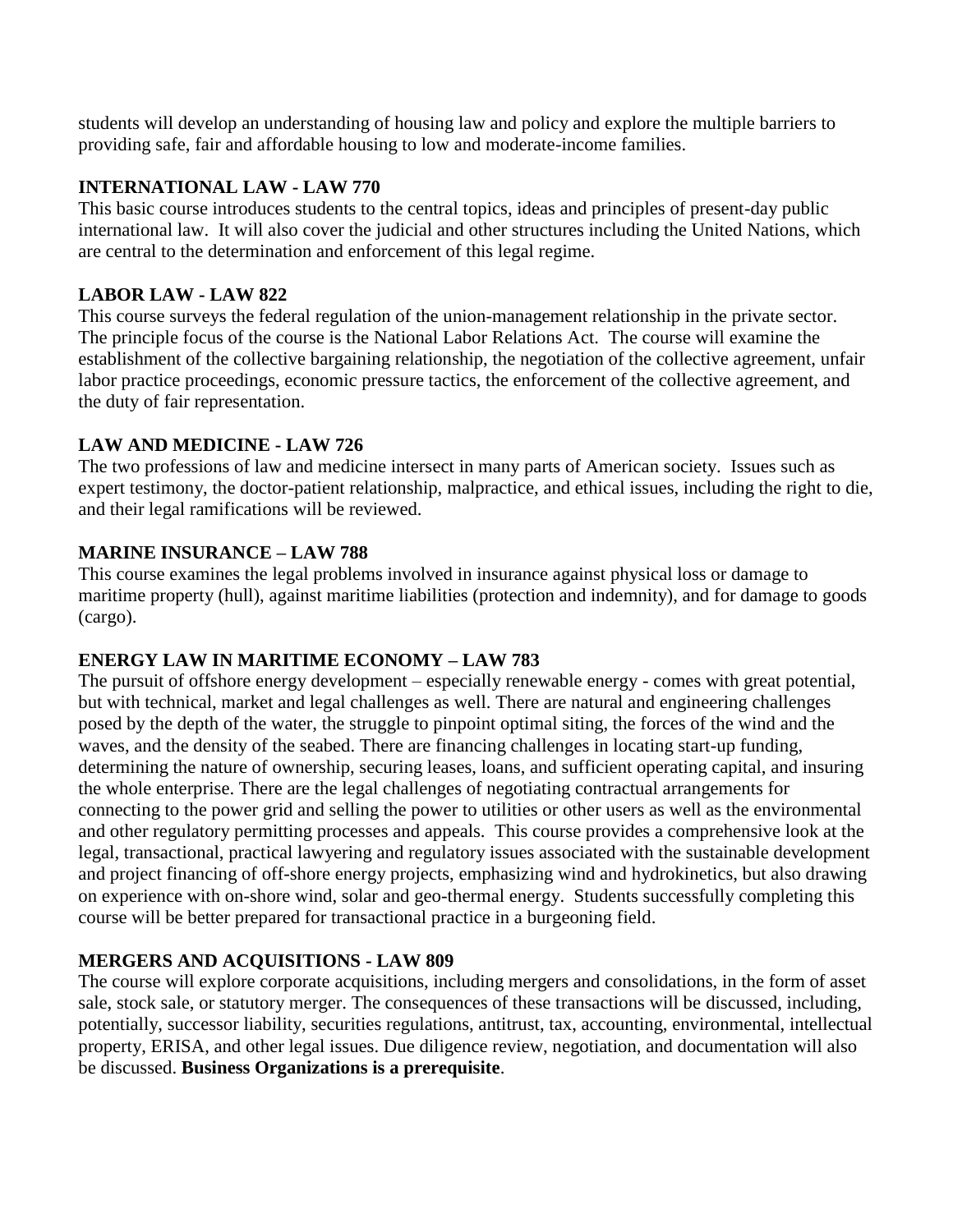#### **OCEAN & COASTAL LAW - LAW 674**

The areas in which oceans and their branches and land masses meet are the source of many relationships largely peculiar to those areas. Sea level rise, global warming and effects on our oceans, coastal resilience and retreat options from mega storms like Sandy and Katrina, wetlands protection, environment and ecological issues, the position of the area in terms of industry and commerce including such international rules as those governing fisheries, whaling and other trapping and hunting, are a part of the special problems facing this zone and the areas of water and land nearby. The course examines the various legal regimes with a consideration of policy issues that are involved in the complex relationships generated in these areas.

### **PRIVACY LAW - LAW 677**

This course introduces students to the various frameworks of law governing the collection, use, access and disclosure of private sector data. Students will learn the Fair Information Practice Principles and the laws and regulations administering these principles by area of sensitive data: identity, medical, financial, education, and sales and marketing. Other topics include state privacy laws and legal limitations on government and court access to private-sector information. This course will also cover information tested for certification as a Certified Information Privacy Professional (CIPP).

# **PRODUCTS LIABILITY - LAW 742**

This course explores tortuous injuries engendered by products, a predominant basis of modern tort litigation. Students will discuss the nature of product defect- manufacturing, design and marketing imperfections–and the various theories of liability–risk/utility and consumer expectation models. Finally, this course will examine contemporary products liability issues including the nature of products and their associated services, as well as the predicted return to a fault-based system of liability.

# **REGULATORY COMPLIANCE – LAW 831**

This course is intended to introduce students to the growing field of corporate compliance. Students will learn the fundamental elements of an effective corporate compliance program and will analyze the practical and legal issues involved in designing, implementing and operating such a program. A compliance program is an organization's policies, procedures, and practices designed to create an ethical corporate culture and to prevent and detect wrongdoing.

### **RESIDENTIAL REAL ESTATE - LAW 810**

This class will take an in-depth look into the typical residential real estate transaction. Analysis will range from parsing individual clauses of a standard Purchase and Sales Agreement, to conducting a complete title examination, to understanding the broad spectrum of primary and secondary mortgage markets and products. The emphasis of the class will be on a practical approach making cognizant distinctions between legalities and practicalities.

### **SALES - LAW 652**

This course focuses primarily on Article 2 of the Uniform Commercial Code. A study of the law governing the sale of goods and financing thereof is covered including the law governing the formation and interpretation of commercial contracts, perfection of security interests and available remedies upon breach of contract. Implied and express warranties, risk of loss allocation and default are discussed.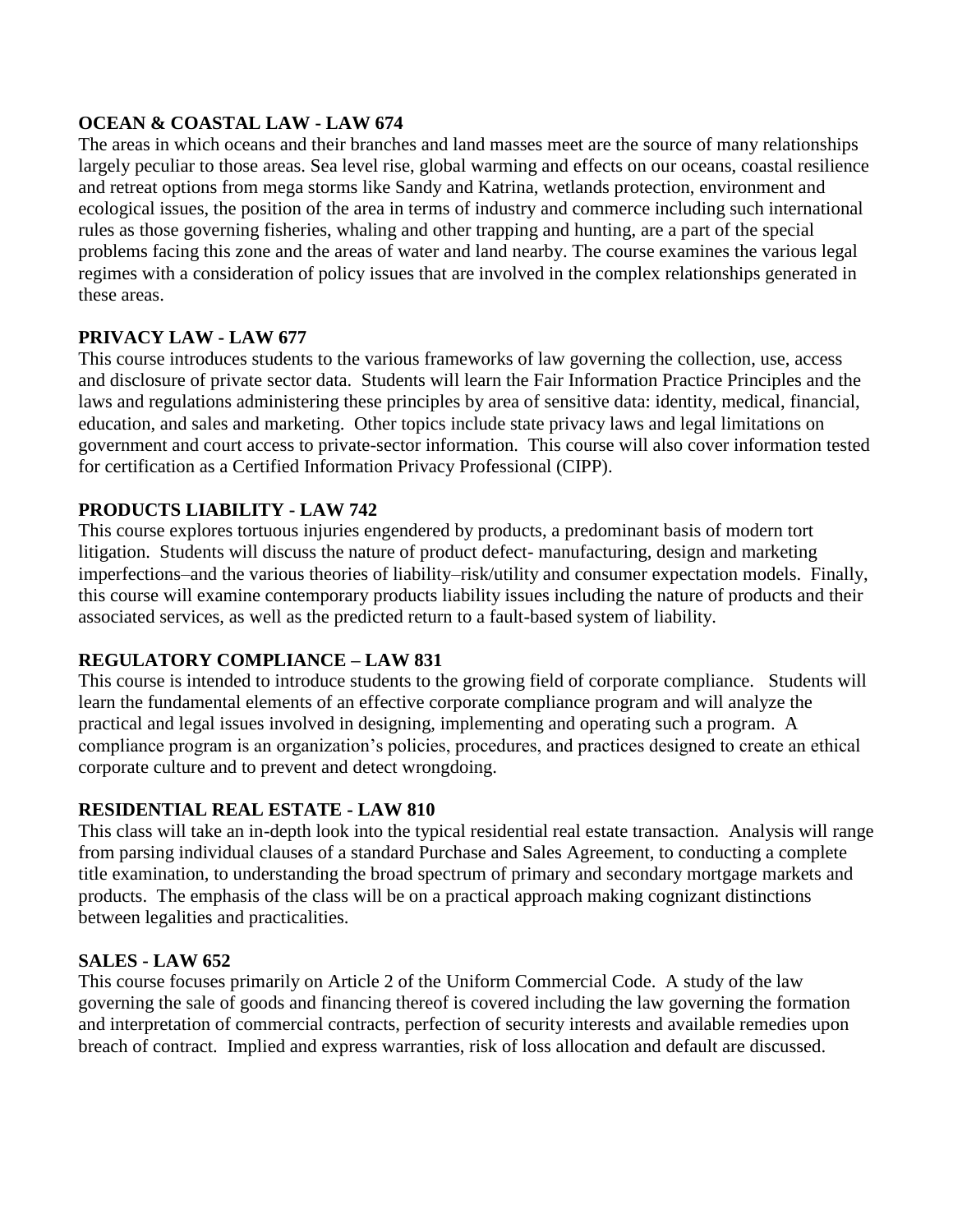### **SECURED TRANSACTIONS - LAW 653**

This course surveys Article 9 of the Uniform Commercial Code and focuses on financing and creation of a security interest in personal property and fixtures.

# **SEXUALITY AND THE LAW - LAW 721**

This course explores aspects of the legal regulation of sexuality. Among the questions on which we will focus throughout the semester are these: How has sexuality (and related notions such as sexuality and gender) been defined, posed and addressed as a problem in and for the U.S. legal system? What role do various conceptions of sexuality play in framing the terms, the argumentative strategies and resolution of legal disputes? What shaping functions do legal constructions of sexuality exert in and on broader political conversations about sex and social justice in the contemporary U.S.? Topics to be discussed include the scope and limits of the "public/private" distinction as a conceptual framework in U.S. sex law; legal efforts to define and distinguish sex, gender and sexuality, sexual acts, gender identities and expressions (male, female, transgender, transsexual, intersex), and sexual identities ("homosexuality," "heterosexuality," and "bisexuality"); law, sexuality and intimate association; sexuality, gender, and reproduction; gender, sexuality, surveillance and citizenship; law, sexuality, kinship and family relations; gender identity, sexuality and the legal construction, and regulation, of the human body; sex.

# **WILLS AND TRUSTS - LAW 749**

This course is intended to prepare a student to advise clients about ordering their personal and financial affairs to more effectively provide for themselves and the people about whom they care. Various dispositive mechanisms inter vivos testamentary and in trust, will be covered, as well as devices to appoint health care and financial proxies. The course will also address the ethical and professional responsibilities of lawyers representing clients in this area.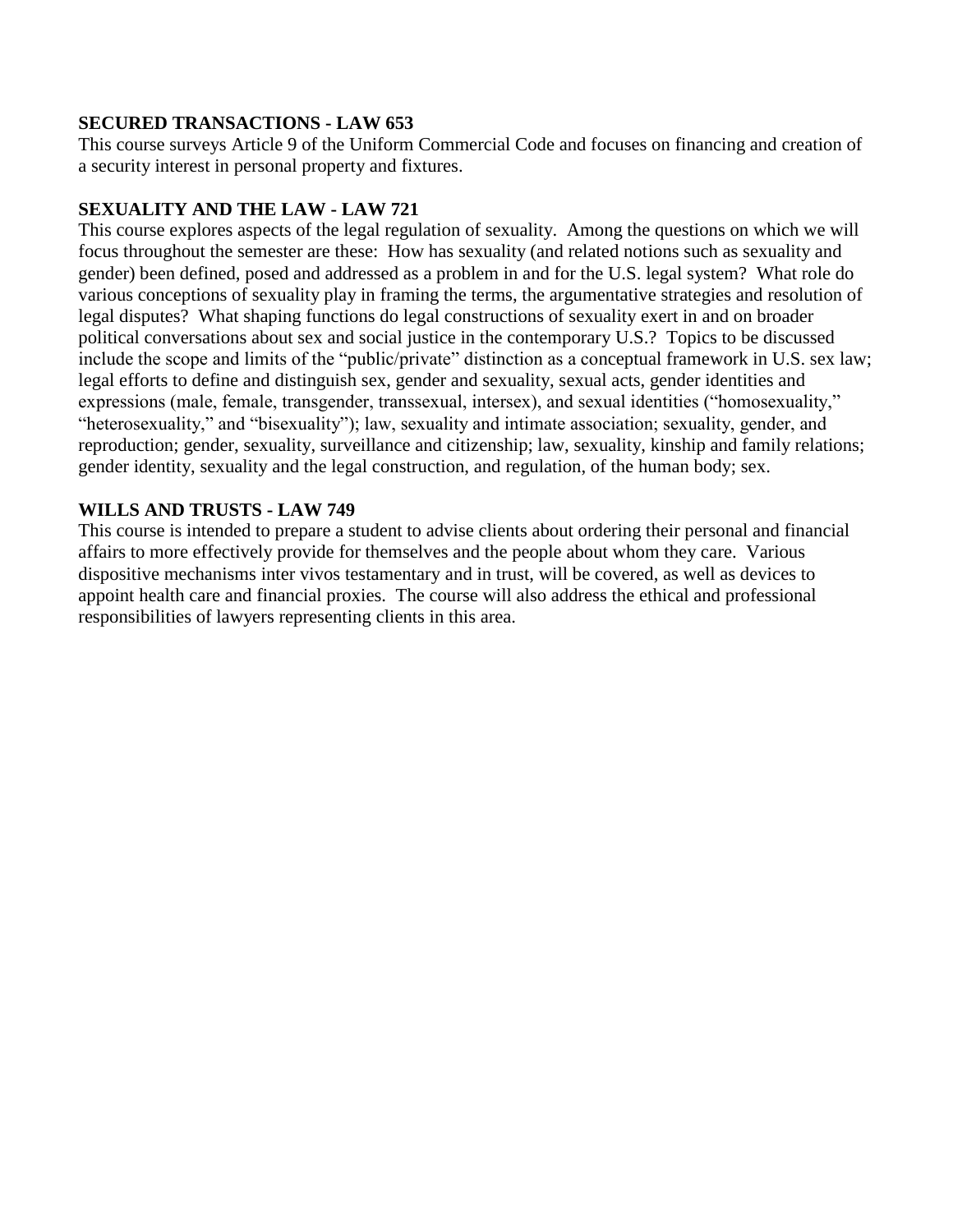# **SEMINARS**

#### **CIVIL RIGHTS – LSM 729**

This course focuses on constitutional tort damage actions brought against federal and state officials and governments based on 42 U.S.C. §1983 and the United States Constitution. Attention will be given to both the substantive constitutional rights that form the basis of the damages actions and to the procedure, defenses, and immunities that pertain to constitutional torts.

#### **CLIMATE CHANGE & LAW - LSM 888**

This course explores the impact that climatic changes are having, and will continue to have, on law and policy in the United States. Recent reports anticipate increased climate change impacts including water scarcity and decreased quality, ocean warming and acidification, sea level rise and coastal impacts, extreme weather events, risks to public health, increased forest wildfires, and national security risks. Coastal states on the forefront for these climate change impacts. Many coastal states are beginning to address adaptation through changes in law and policy. This course will examine the framework for federal and state policy and law changes to adapt to climate change, and the status of efforts throughout the United States. While the focus will be on efforts within the nation in coastal areas, the course will briefly discuss non-coastal and international climate change laws and policies. Students will be evaluated based on class participation and a paper that can fulfill their writing requirements.

#### **PATENT LAW - LSM 744**

Creativity and productive ideas have proven essential to economic progress. The federal government has developed an elaborate set of laws and regulations to protect these ideas from appropriation by others. This body of law, and elements of the practice under it, will be covered in detail. The patent law seminar includes elements of US and foreign patentability standards, perfection of patent rights, enforcement (litigation and ADR, border controls), relation to other bodies of law and practice such as antitrust, employment, corporate finance, licensing and joint ventures, federal civil procedure and evidence, international law, legal ethics, trademark, copyright, trade secret and Constitutional law. A background of science or technology education or experience can be helpful but is not required. Practical exercises in analyzing inventions and patents are given during the semester. The seminar grade is based primarily on a term paper due at the beginning of the exam period with some adjustment for class participation.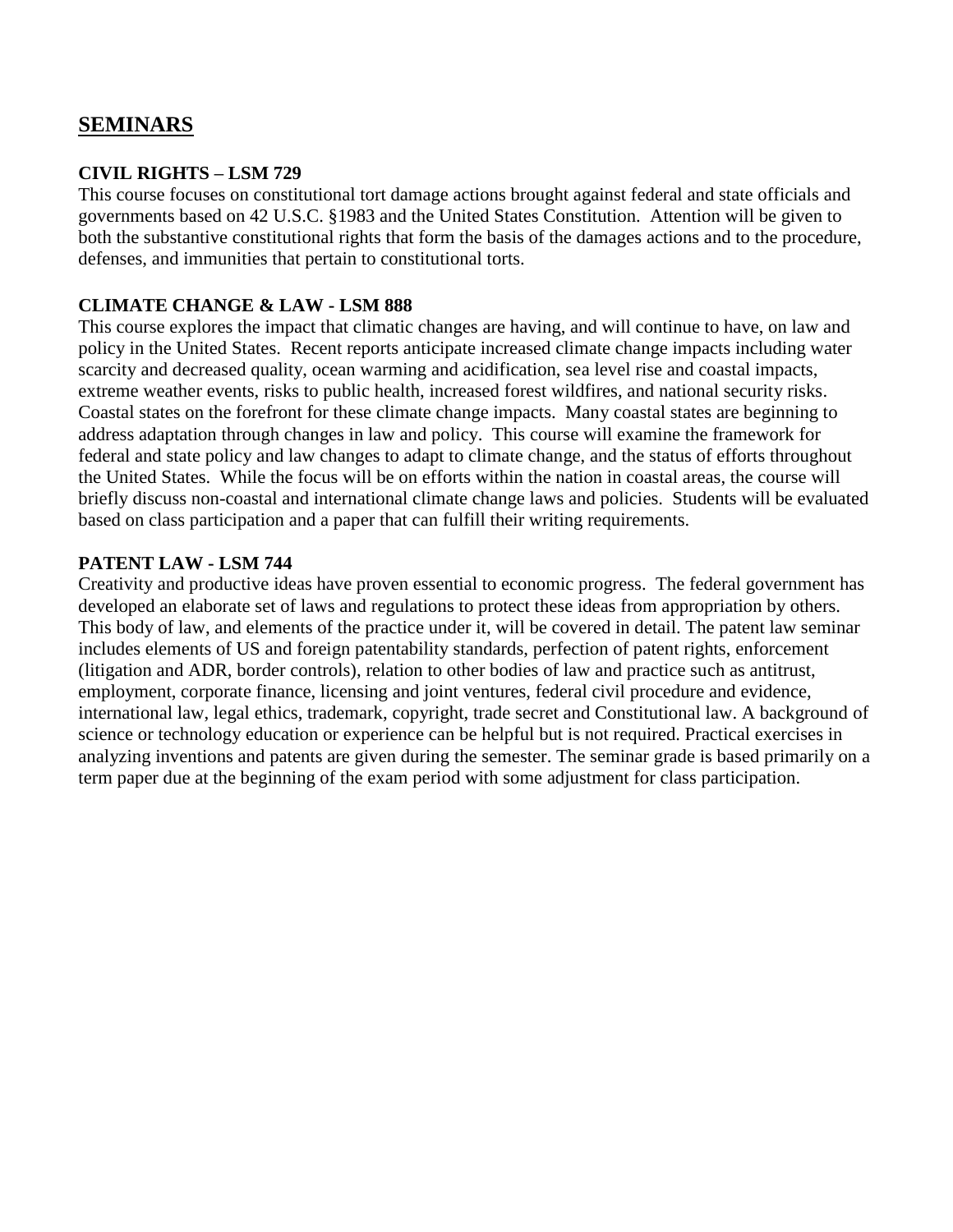# **COURSES THAT MEET THE EXPERIENTIAL EDUCATION REQUIREMENT**

# **(THE CLINICAL COURSES LISTED BELOW ALSO COUNT TOWARD SATISFACTION OF THE EXPERIENTIAL EDUCATION REQUIREMENT)**

# **ADVANCED ADVOCACY: CRIMINAL LAW - LAW 680**

This course focuses on the art of persuasion, with attention paid to both written and oral advocacy. Students will have an opportunity to write from either prosecution or defense perspectives. Using transcripts of two actual criminal trials – one raising  $4<sup>th</sup>$  Amendment issues and the other exploring  $5<sup>th</sup>$ Amendment *Miranda* law – we look at how the choice of language impacts persuasion. Words count! When do we choose to call a defendant "Ms. Smith," when "Jacqueline," when "Jackie" and when "the young woman"? Do we refer to "the prosecution" or "the State" or "the government" or the prosecutor by name? Do we say, "Despite the late hour, she claimed she was alert and watching carefully out the window," or do we say, "She testified she was awake and looking out the window at 2:14 a.m."? Or even, "Apparently wide awake and unable to sleep at 2:14 a.m., she was intently peering out the window." What difference does it make? We stress creating themes, supporting them with propositions, and crafting messages to sell those propositions. We will also spend time on issue selection and framing: how does framing influence success? Issue analysis, creative reasoning, research skills and persuasive organization are all part of the advocacy process. The class is conducted as a writing workshop. You will write drafts, we will review and discuss them, and you will have the benefit of instructor and peer comments in refining your graded product. We will also look at research techniques and focus on using both good and bad cases to our advantage. By the end of the course, you will have written two short appellate briefs. No exam or final paper; all work will be completed by the final class.

### **ADVANCED LEGAL RESEARCH - LAW 860**

A survey of legal and law-related research resources not covered in the first-year Legal Methods classes, including federal legislative history, administrative law research, looseleaf services, practice materials, and law-related digital resources. There will be an emphasis on research strategy and process and on the integration of print and digital sources. Students will complete exercises in class in a workshop format; there will also be advanced training classes in computer-assisted legal research. Assignments will consist of problem sets covering topics and resources discussed in class.

# **ADVANCED TRIAL ADVOCACY– LAW 702**

This course will take a criminal case as the jumping off point. Students will learn how to prepare and try a complex case. The class will focus on trial technique and strategy using cutting edge trial techniques and theories. Students will be evaluated based upon class participation and role playing in mock trial during the last two sessions of the class. Trial Advocacy is a prerequisite.

# **ESTATE PLANNING AND ADMINISTRATION - LAW 754**

This course deals with the practical application of estate planning principles to various client situations. Topics include client interviews; estate planning for young adults, individuals contemplating marriage, unmarried couples, young couples with children, and older clients with children; transfers to grandchildren; planning for second marriages; asset protection; retirement planning; perpetual trusts; charitable gifts; and an overview of estate administration. **Wills and Trusts is a prerequisite.**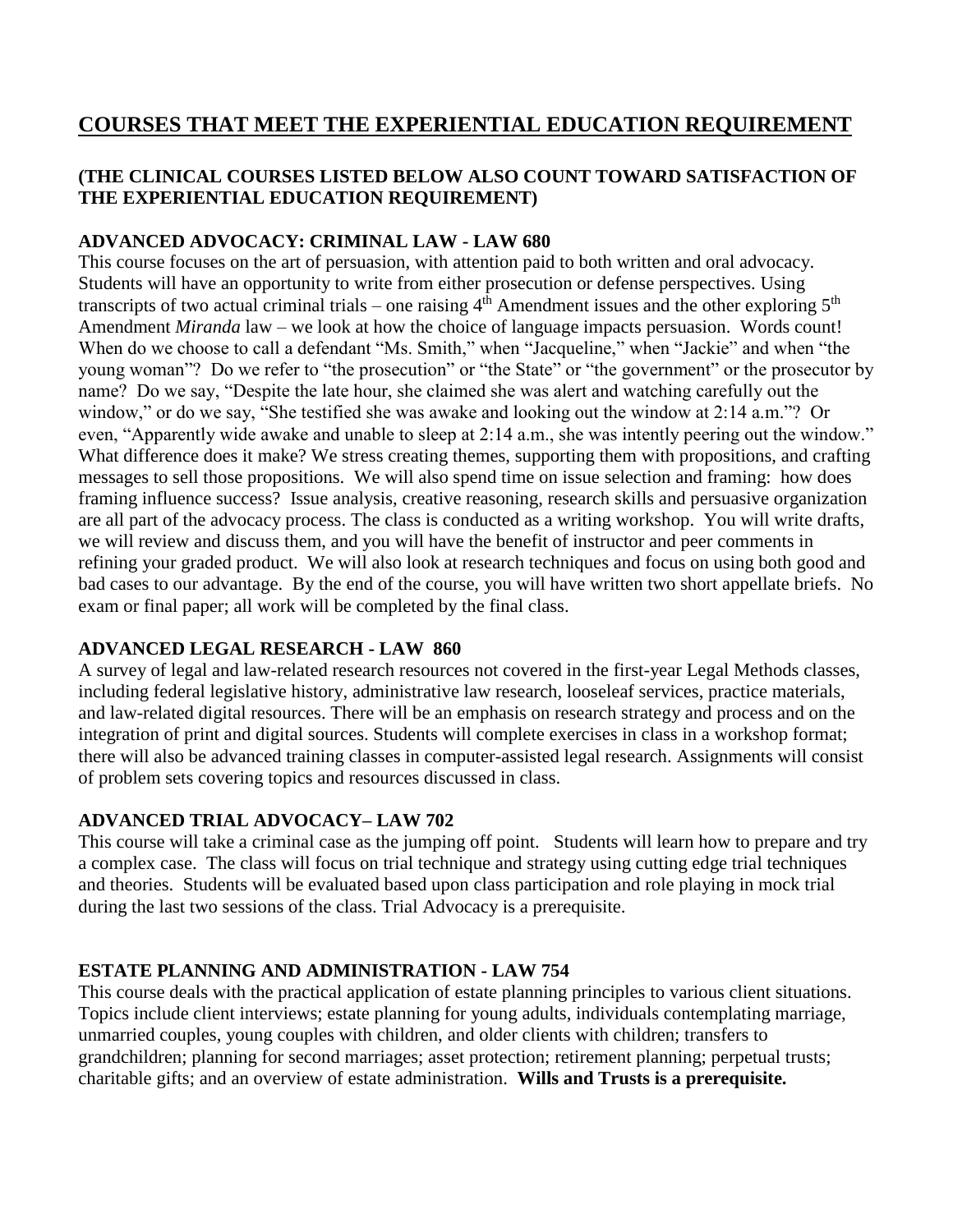# **LEGAL PRACTICE III - LAW 646**

This course is designed to provide in-depth instruction in legal writing and analysis, and to help prepare students for legal practice. Students will complete a series of in-class and take-home exercises and will receive feedback on their writing throughout the semester. In addition, students will meet individually with their professor to discuss assignments, and to enhance their writing and analytical skills.

# **LEGISLATIVE DRAFTING & ADVOCACY - LAW 757**

Our lives are bordered by statutes. This course will teach the fundamentals of enacting statutes from policy concept to enacted legislation at the State level. Topics to be covered include bill and resolution drafting; effective Committee presentations; ethical and regulatory reporting issues; and campaign finance. Students will draft bills, advocacy pieces to legislators, reports to clients, and grassroots issue coordination plans.

### **MEDIATION - LAW 733**

When parties are unable to resolve their dispute through discussion or negotiation, a logical next step is to seek the assistance of a third party mediator to facilitate communication and the search for a solution. This course is intended to familiarize students with the norms of the mediation process and to develop the skills that will enable students to either serve as mediators or to better represent clients in this increasingly important form of ADR. Attention is given to both facilitative and evaluative styles of mediation. Significant emphasis is placed on role playing exercises and on the legal consequences of the mediation process.

### **SEA GRANT LAW FELLOW PROGRAM**

Students enrolled in this program work under the professor's supervision on a legal research project on behalf of an outside organization. Projects are assigned by the professor and will focus on a specific research question related to ocean and coastal law or maritime law. Law Fellows have the opportunity to work with stakeholders on important issues, to gain in-depth substantive knowledge on the applicable law and its real-world application, and to draft a high-quality written product, and may have the opportunity to present their work in a professional setting. Certain projects can satisfy the Graduation Writing Requirement. Law Fellows must dedicate a minimum of 10 hours per week during the semester, but hours are flexible. The professor's permission is required to register.

### **TECHNOLOGY AND LAW PRACTICE - LAW 717**

This course surveys software systems that embody specialized legal knowledge and know-how, considers the role of technology on lawyering and the legal services delivery system, and provides hands-on instruction in current technologies including document assembly, automated client interviews, social media marketing, cloud computing, artificial intelligence, data analytics, project management, and virtual law practice. The course will also examine the burgeoning literature on the practicalities and ethics of "elawyering," with attention to the ABA's Model Rules of Professional Conduct. Student projects will provide hands-on experience in current technologies with broad application in public interest and pro bono contexts, as well as application appropriate to solo and small firm practitioners.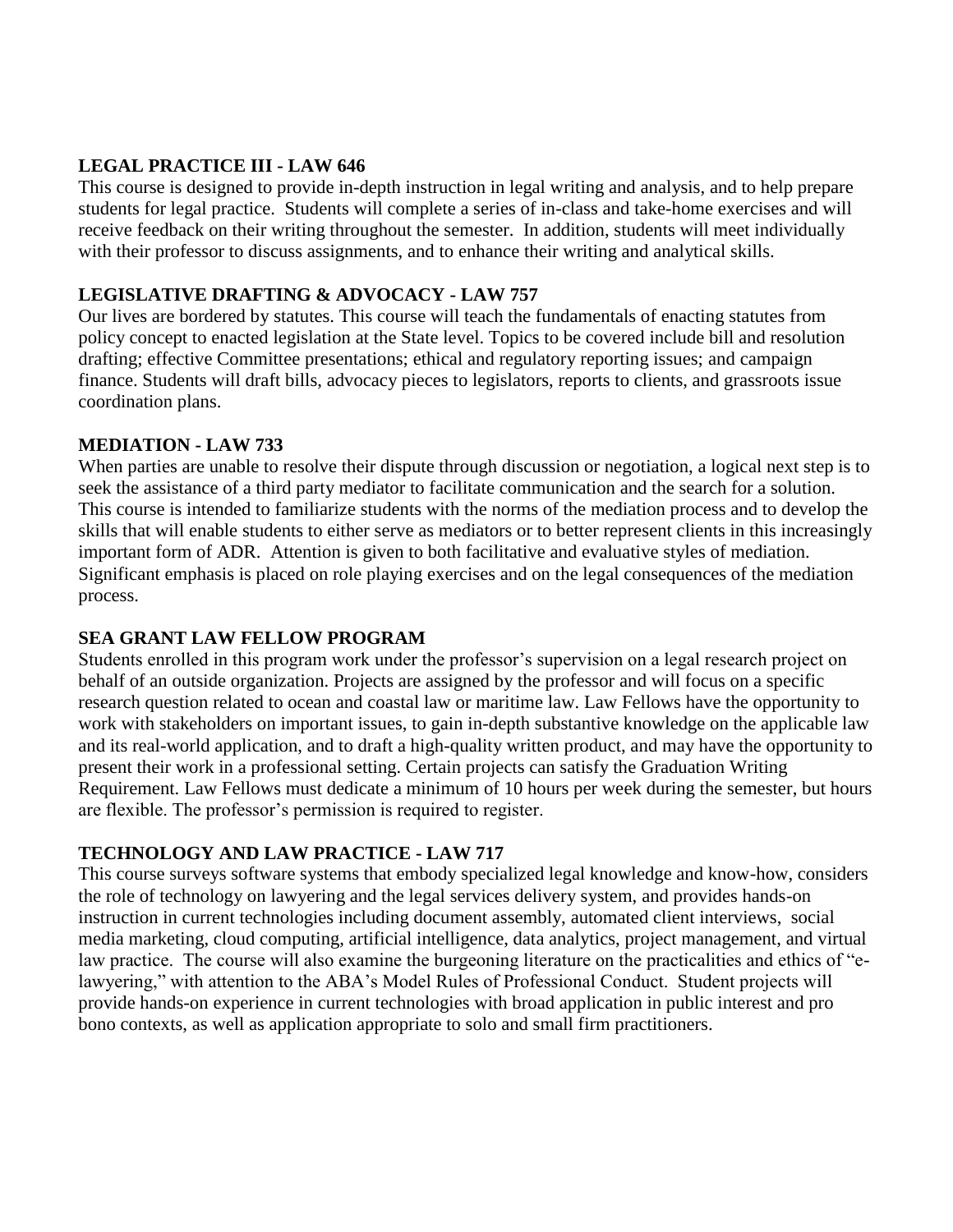# **TRANSACTIONAL LAWYERING AND CONTRACT DRAFTING – LAW 756**

This course teaches all of the foundational skills of transactional lawyering, from advising and counseling business clients to the highest professional and ethical standards, to analyzing and drafting contracts to reflect the parties' deal, objectives, and concerns. Students learn to understand a transaction through both its legal and business issues. In learning the process of drafting a contract, students learn to understand a client's deal and then translate the deal into contract concepts that become the building blocks of the contract. Through exercises, simulations, and projects, students then learn to draft clear, careful, unambiguous provisions in a well-organized, readable, complete contract. Students learn how to add value to the contracted deal by drafting language or structuring the deal so that it shifts the risk levels for each party. Students also learn the art of analyzing, reviewing and commenting on drafted contracts using current practices and technologies. The class involves group exercises, simulations, and role play, as well as lecture. The type of contracts covered are relevant to most transactional law practices.

### **TRIAL ADVOCACY - LAW 641**

The trial advocacy course employs a learning-by-doing approach. Thus, most of the course will involve the practice of trial skills including direct and cross examination, opening statements, closing arguments, and jury selection, in a simulated courtroom environment. During the last two weeks of the course, each student will participate as co-counsel in a full-length simulated civil or criminal trial with a sitting Rhode Island judge or professor presiding.

**Evidence is a prerequisite but may be taken concurrently with the permission of the Trial Advocacy instructor.**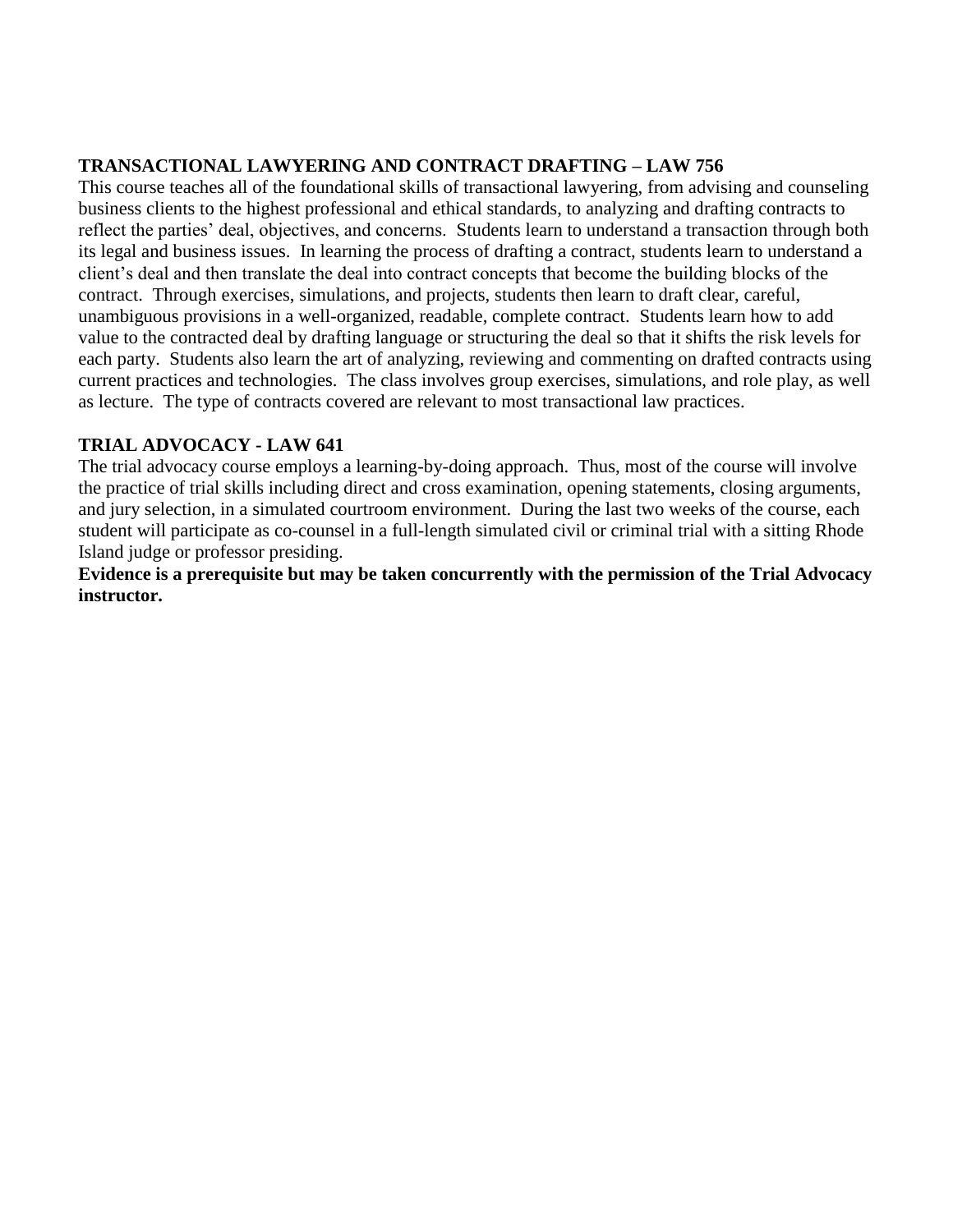# **CLINICS & EXTERNSHIPS**

### **BUSINESS STARTUP CLINIC - LAW 869**

The Roger Williams University Community Economic Development Clinic, our newest clinical offering, is scheduled to open in the fall semester of 2013. The focus of the clinic will be to provide services to small, low-income and start-up businesses and not-for-profit organizations in Rhode Island and Southern Massachusetts. Students enrolled in the clinic will work with small business owners in determining and facilitating their legal needs. This will include selecting the best legal entity, assisting with the filing of organizational documents, creating agreements, and drafting leases and other contracts. The primary goal of the clinic will be to teach the practice of transactional lawyering while providing service to underserved entrepreneurs and organizations.

### **CORPORATE COUNSEL CLINICAL EXTERNSHIP & CORPORATE COUNSEL SEMINAR - LAW 797**

Students are assigned to in-house corporate offices of prominent for-profit and not-for-profit entities in and around Rhode Island and southern New England. Students will conduct legal research, write memoranda of law, draft legal documents, and engage in other activities as assigned. Students will be exposed to the various ways in which law is practiced in-house and for corporate clients. The program requires the devotion of substantial amounts of time both in and out of the assigned office and must be taken in conjunction with Seminar: In-House Counsel.

# **CRIMINAL DEFENSE CLINIC - LAW 860**

Students represent indigent criminal defendants in Rhode Island District Court and Rhode Island Traffic Tribunal from arraignment through to final trial or other original adjudicative disposition. **Trial Advocacy is a prerequisite.** 

### **ENVIRONMENTAL/LAND USE CLINICAL EXTERNSHIP & ENVIRONMENTAL/LAND USE SEMINAR - LAW 806**

Through the Environmental and Land Use Law Clinical Externship, students train in legal offices or departments of government agencies and non-government organizations doing environmental and land use legal work in Rhode Island and southern New England. Externs are exposed to the various ways in which environmental and land use law is practiced by government agencies and non-government organizations through litigation, administrative rulemaking and adjudication, and engagement in the legislative process. The students also participate in a two-credit, graded seminar "Advanced Topics in Environmental and Land Use Law" that will be designed by the professor, after consultation with the field supervisors, to teach substantive law, regulation, and policy directly relevant to the students' field work, as well as the ethics and legal skills required of an environmental attorney.

# **JUDICIAL CLINICAL EXTERNSHIP & JUDICIAL PROCESS SEMINAR - LAW 796**

Students are assigned to selected judges in Rhode Island and federal trial and appellate courts. The student externs conduct legal research, prepare memoranda of law, observe trial and appellate proceedings, participate in discussions with the court, and perform the duties of a judicial law clerk under the supervision of the assigned judge and a faculty member. The program requires the devotion of substantial amounts of time both in and out of the judge's chambers and must be taken in conjunction with Seminar: Judicial Process and Ethics.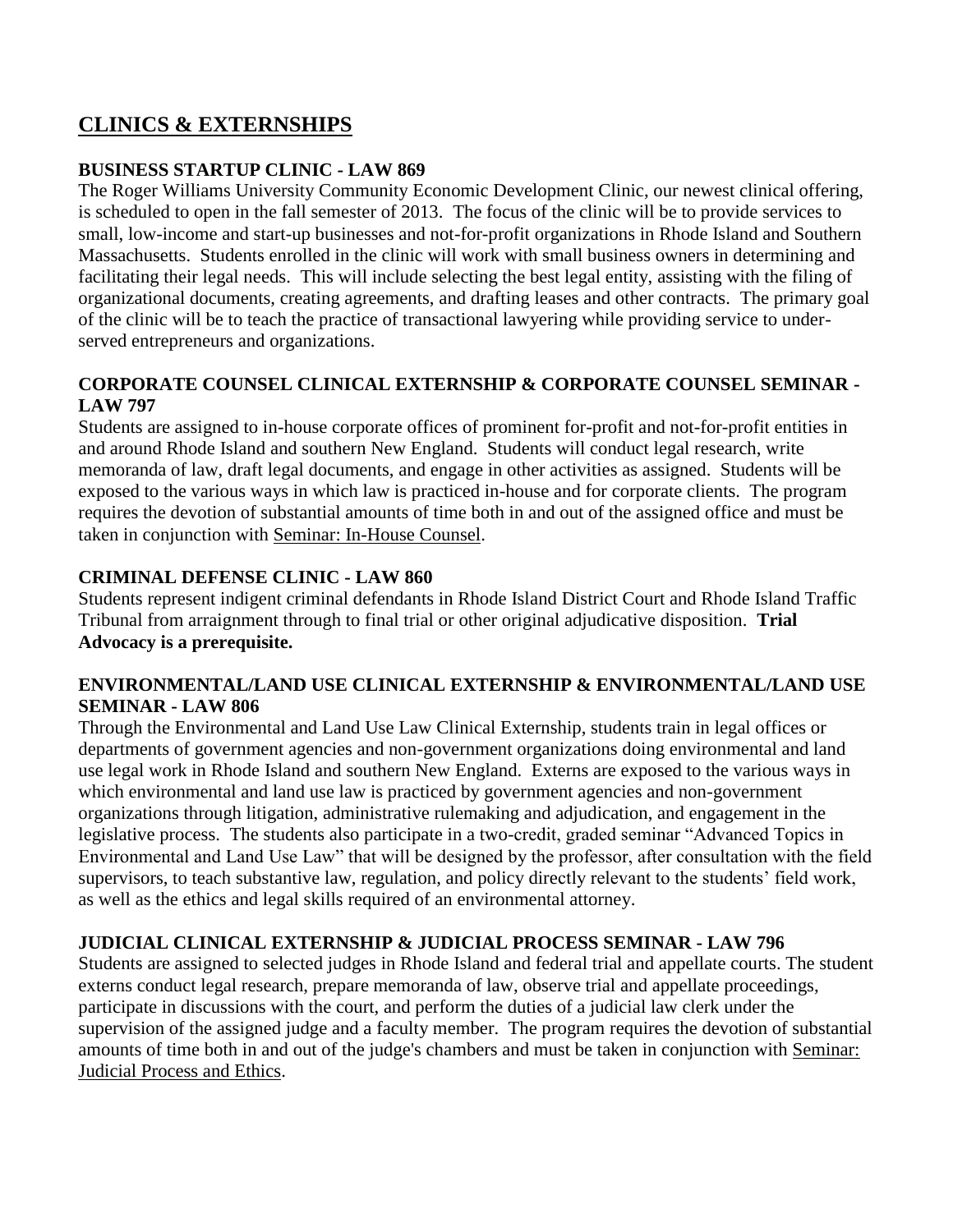### **IMMIGRATION CLINIC - LAW 870**

Students enrolled in the immigration clinic represent noncitizens in their applications for relief from removal before the Immigration Court in Boston, prepare applications for benefits under the immigration laws and represent noncitizens in their interviews for such benefits before the U.S. Citizenship and Immigration Services in Providence. Types of cases typically include asylum and other relief based on fear of persecution in the country of removal, waivers of deportation for long-term residents of the U.S., adjustment of status for noncitizens with U.S. citizen or permanent resident family members and relief for noncitizen victims of domestic violence. Students also conduct "Know Your Rights" presentations for the immigrant communities in Rhode Island and for immigration detainees in New England, conduct intake interviews following these presentations and provide consultations under the supervision of the Clinic Director. In class, students learn trial skills and discuss substantive, ethical and policy issues relating to the practice of immigration law.

# **NY PRO BONO SCHOLARS PROGRAM & PROSECUTION SEMINAR – LAW 821**

The New York Pro Bono Scholars Program (NYPBSP) bridges law school education and the practice of law while engaging students in the provision of critical legal assistance to low-income people. Students will provide approximately 520 hours of pro bono legal service over a 12-week period for which they will receive 12 fieldwork credits. In addition, students will take a two-credit weekly seminar on pro bono practice, access to justice and public interest lawyering. The field work will be graded Pass/Fail. The seminar will be graded.

# **PUBLIC INTEREST CLINICAL EXTERNSHIP & PUBLIC INTEREST LAWYERING SEMINAR - LAW 798**

Students are assigned to state or federal government agencies or to non-profit legal services organizations. The student clerks conduct legal research, prepare memoranda of law, observe administrative, trial or appellate proceedings, participate in discussions with public officials, and perform the duties of a law clerk under the supervision of a supervising attorney and a faculty member. Students in their final year of school may also appear in court on behalf of the state or clients in limited types of proceedings. The program requires the devotion of substantial amounts of time both in and out of the assigned office and must be taken in conjunction with Seminar: Public Interest Lawyering and Ethics.

# **VETERANS DISABILITY APPEALS FIELD CLINIC – LAW 876**

The Veterans Disability Appeals Field Clinic is a one semester program in which law students represent military veterans whose applications for disability benefits have either been denied or granted at a level that is inappropriate to the level of disability. Working with experienced attorneys from Chisholm, Chisholm & Kilpatrick, a nationally recognized law firm specializing in this work, students will research and draft legal memoranda and briefs, participate in pre-briefing conferences and, when appropriate, argue cases before the United States Court of Appeals for Veterans Claims.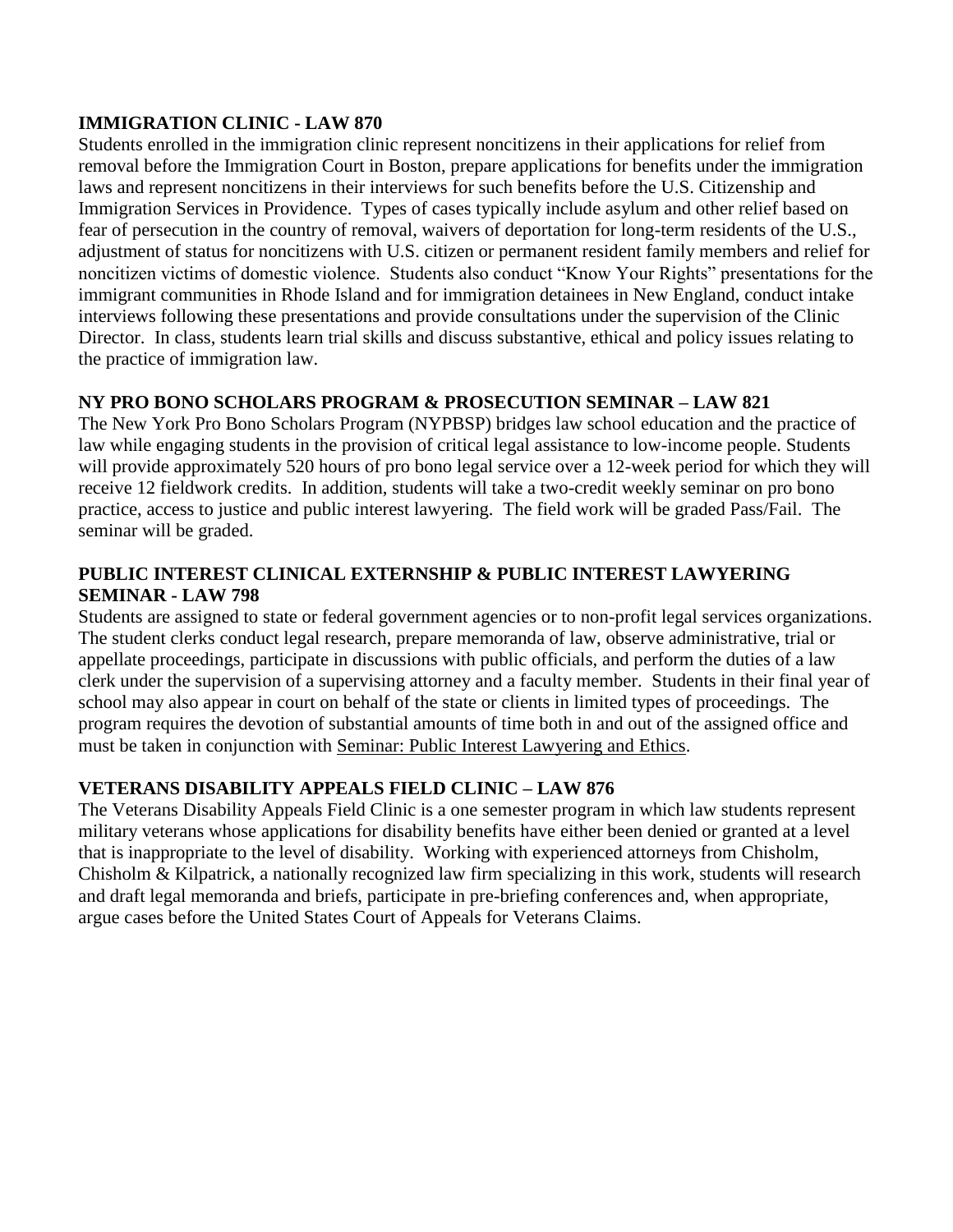# **HONORS ENROLLMENT PERSPECTIVES COURSES**

# **ANCIENT SLAVERY AND MODERN IDEOLOGY – LSM 856**

In this perspectives course we'll read the discussion of late ancient historian, Sir Moses Finley, of how slave societies of classical Greece and Roman Italy came into being and what allowed them to prosper. Finley's book examines ancient slave societies in comparison with the slave societies that existed in Brazil, the Caribbean, and North America and how modern ideological interests have affected the understanding of ancient slavery. In addition, we'll read two essays by Finley in response to the debates provoked by his work as well as another essay the puts Finley's work in the context of late  $20<sup>th</sup>$  century historical research on slavery. No prior knowledge of ancient history is required or will be assumed.

# **CLERKING AND APPELLATE PRACTICE: CHOOSING THE RIGHT LENS THROUGH WHICH TO EXAMINE LEGAL ISSUES – LSM 856**

Appellate courts view the legal issues presented to them through an issue-dependent, specific lens: the applicable standard of review. When you start a judicial externship or a clerkship, the degree to which you understand the role of the standard of review and the way to apply to it to the relevant law determines how quickly you can draft accurate legal analyses for your judge. But the standard of review is often (necessarily) glossed over in your doctrinal classes in favor of getting to the details of the legal principle up for discussion. This seminar class is designed to bridge the gap between the direct application of a legal framework and an appellate argument with the correct lens (or set of lenses). This seminar class will include discussions and applications of appellate standards of review (e.g., abuse of discretion, de novo, clear error) as well as the implications of failure to properly preserve an appellate issue. We will also go over dispositive motion standards (for motions to dismiss and motions for summary judgment) and the practical applications of these motion standards. To guide our discussions, you'll be reading case briefs, state and federal court opinions, law review articles, and examples of applications of the standards to hypothetical situations. This seminar will be helpful for students who wish to intern and/or clerk with a state or federal judge, as well as for students who want to work in civil litigation.

# **COMPLEX LITIGATION: STATION FIRE LITIGATION – LSM 856**

This class will explore the station fire litigation in its depth, including some of the many interesting and complex legal, factual, expert witness, and mediation issues that arose. Several victims will come to class to explain their views of what happened both factually and legally in what was one of the most, if not the most, complex cases ever filed in Rhode Island. The results were obtained due to a team effort by a small number of plaintiff's law firms. Several of those lawyers will attend to explain the division of responsibilities and their particular roles.

# **U.S. SUPREME COURT CASES – LSM 856**

This course will focus on the art of appellate advocacy with particular focus on two cases that will be argued this spring before the United States Supreme Court. The class will be taught by Professor Jared Goldstein and will include a trip to the Court to hear those two cases argued.

# **VOICE OF THE CHILD - GUARDIAN IN FAMILY COURT – LSM 856**

This course taught by Adjunct Professor Teresa Paiva Weed will review the role of the Guardian ad Litem in both domestic cases as well as child abuse and neglect cases. The class will include an overview of the law and its practical application in a variety of custody disputes, including religious and education disagreements and relocation issues.